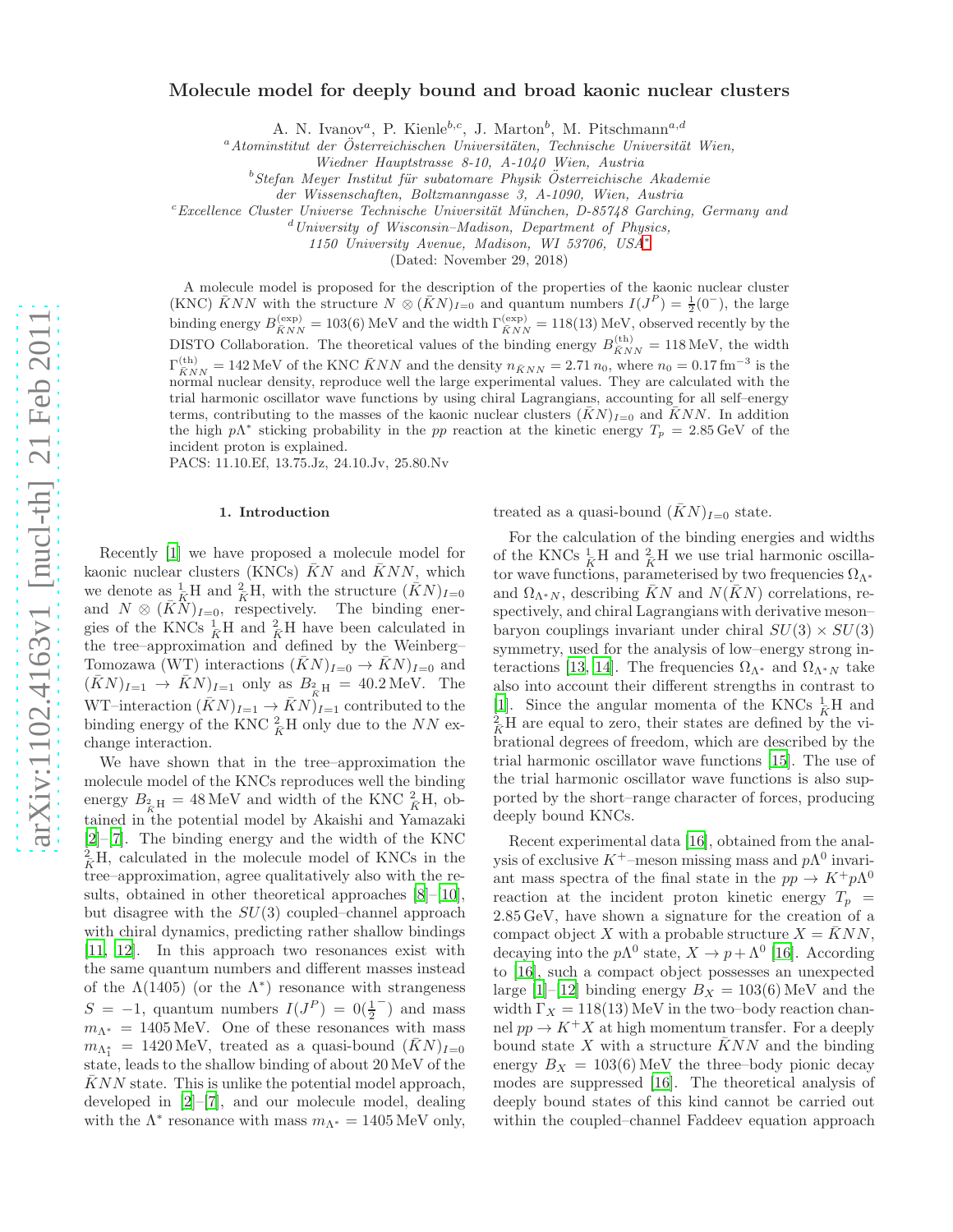$[8, 9]$  $[8, 9]$  $[8, 9]$  and the  $SU(3)$  coupled–channel approach with chiral dynamics [\[11,](#page-3-6) [12\]](#page-3-7). These approaches are unable to describe the two–body reaction channels, enhanced at high momentum transfer, and the two–body non–pionic decay modes of the deeply bound  $\bar{K}NN$  state.

In this letter we propose a modified molecule model of KNCs, going beyond the tree–approximation, and apply it to the description of the deeply bound  $\bar{K}NN$  state, observed by the DISTO Collaboration [\[16\]](#page-3-11). In this model we treat this  $\bar{K}NN$  state as the KNC  $_R^2$ H with the structure  $N \otimes (\bar{K}N)_{I=0}$ . As has been pointed out in [\[1](#page-3-1)], the deeply bound state  $\frac{2}{K}H$  should be analysed together with a simpler deeply bound state  $\frac{1}{K}H$ , having a structure  $(\bar{K}N)_{I=0}$ , which we identify with the  $\Lambda^*$  resonance with mass  $m_{\Lambda^*} = 1405 \,\text{MeV}$  [\[1](#page-3-1)] (see also [\[17\]](#page-3-13)–[\[19](#page-3-14)]). The important role of the  $\Lambda^*$  resonance in the formation of the  $X = KNN$  resonance in the  $pp \rightarrow XK^+$  reaction has been investigated recently in [\[20](#page-3-15)] for the kinetic energies  $T_p = 2.50 \,\text{GeV}$  and  $T_p = 2.85 \,\text{GeV}$  of the incident protons. It has been shown that the  $\Lambda^*$  resonance is the doorway state for the formation of the  $KNN$  state with a high  $p\Lambda^*$  sticking probability at  $T_p = 2.85 \,\text{GeV}$ .

Since the widths of the KNC  $\frac{1}{K}$ H and  $\frac{2}{K}$ H have been calculated in [\[1](#page-3-1)], the analytical expressions of which we use in this letter, we shall focus on the calculation of the binding energies and other properties of these states, such as densities. sizes and formation probabilities in the pp reaction by taking into account all relevant interaction channels.

# 2. Analytical expression and numerical value of the binding energy of  $\mathrm{KNC}\ \mathop{\bar{\mathbb K}}\limits^1 \mathrm{H}$

Since in [\[1\]](#page-3-1) we have been restricted by the tree– approximation, the binding energy of the KNC  $\frac{1}{\tilde{K}}$ H has been determined by the Weinberg–Tomozawa (WT)  $(KN)_{I=0} \rightarrow (KN)_{I=0}$  interaction only. Such a calculation does not take into account the contributions of other possible WT–interactions, making an important influence on the dynamics of the KNC  $\frac{1}{\bar{K}}$ H. Here we calculate the contribution of all interaction channels  $(KN)_{I=0} \rightarrow (KN)_{I=0}$ ,  $(KN)_{I=0} \rightarrow (\Sigma \pi)_{I=0}$  and  $(KN)_{I=0} \rightarrow \Lambda \eta$  in terms of the self-energy loop corrections, where the vertices of Feynman diagrams are defined by the WT–interactions. These contributions are required also by a self–consistency of the analysis of the binding energy of the KNC  $\frac{1}{K}$ H with its decay modes. Indeed, the real parts of these diagrams give the contributions to the mass of the KNC  $\frac{1}{K}H$ , whereas the imaginary parts define the partial widths of the kinematically allowed decay channels.

Thus, in our approach the mass of the KNC  $\frac{1}{K}H$  is determined as

$$
M_{\frac{1}{K}H} = m_N + m_K - B_{\frac{1}{K}H}^{WT} + \sum_{X} \delta M_{\frac{1}{K}H}^{(X)} \tag{1}
$$



FIG. 1: The Feynman diagram of the main correction to the mass of the KNC  $\frac{1}{K}H$ .

where  $B_{\frac{1}{K}H}^{WT}$  defines the tree–level contribution, caused by the  $(\bar{K}N)_{I=0} \rightarrow (\bar{K}N)_{I=0}$  WT–interaction. The mass– corrections  $\delta M_{\frac{1}{K}H}^{(X)}$  are calculated for the complete set of two–body intermediate states  $X = (\bar{K}N)_{I=0}, \Lambda^0 \eta$  and  $(\Sigma \pi)_{I=0}$ . The calculation shows that only the intermediate state  $\Lambda^{0}\eta$  gives a finite contribution. Its Feynman diagram is shown in Fig. 1. The binding energy of the KNC  $\frac{1}{K}$ H with the mass–correction is

$$
B_{\frac{1}{K}H} = B_{\frac{1}{K}H}^{WT} - \frac{27}{512\pi} \frac{m_K}{F_{\pi}^4} \sqrt{m_{\eta}^2 - m_K^2} \left(\frac{\mu_{\Lambda^*} \Omega_{\Lambda^*}}{\pi}\right)^{3/2} . (2)
$$

Setting the binding energy  $B_{\frac{1}{K}H}$  of the KNC  $\frac{1}{K}H$  equal to  $B_{\frac{1}{K}H} = m_N + m_K - m_{\Lambda^*} = 29 \,\text{MeV}$ , we get  $\Omega_{\Lambda^*} =$ 59.5 MeV. It is larger compared with the frequency  $\Omega_{\Lambda^*} = 46.3 \,\text{MeV}$ , derived in [\[1\]](#page-3-1), thus leading also to a stronger binding of the KNC  $^2_{\overline{K}}$ H.

Using the results, obtained in [\[1\]](#page-3-1), we calculate the width  $\Gamma_{\!\!\stackrel{\phantom{.}}{K}\!\!H}$  = 36.4 MeV of the KNC  $\frac{1}{\bar{K}}H$ , which is defined by the  $(KN)_{I=0} \rightarrow (\Sigma \pi)_{I=0}$  WT–interaction only. It compares well with  $\Gamma_{\frac{1}{K}H} = 40 \text{ MeV}$ , accepted for the description of the  $\Lambda^*$  state in [\[2](#page-3-2)].

# 3. Analytical expression of the binding energy of  $\mathbf{KNC}\ \frac{2}{\bar{K}}\mathrm{H}$

The contributions to the mass of the KNC  $\frac{2}{K}H$  are given by the Feynman diagrams in Fig. 2. For the binding energy of the KNC  $^2_K$ H we obtain the following expression, including the contributions of the tree–level approximation and self–energy loop corrections

<span id="page-1-0"></span>
$$
B_{\tilde{K}}^{j'j} = (B_{\tilde{K}}^{WT})^{jj'} - \sum_{X} \delta M_{\tilde{K}}^{(X)j'j} = (B_{\tilde{K}}^{WT})^{jj'}
$$
  
+  $\delta^{j'j} \frac{\xi}{\sqrt{2}} \frac{81}{8192\pi^2} \frac{(m_{\eta} + m_{K})^2}{F_{\pi}^4} \frac{m_{\eta}^2}{m_{K}} (m_{\eta}^2 - m_{K}^2)$   
 $\times \left(\frac{\mu_{\Lambda^*} \Omega_{\Lambda^*}}{\mu_{\Lambda^* N} \Omega_{\Lambda^* N}}\right)^{3/2} + \delta^{j'j} \frac{1}{\sqrt{2}} \frac{141}{8192\pi^2} \frac{(m_{\pi} + m_{K})^2}{F_{\pi}^4}$   
 $\frac{m_{\pi}^2}{m_{K}} (m_{\pi}^2 - m_{K}^2) \left(\frac{\mu_{\Lambda^*} \Omega_{\Lambda^*}}{\mu_{\Lambda^* N} \Omega_{\Lambda^* N}}\right)^{3/2}.$  (3)

Here j and j' are nucleon isospin indices,  $\Omega_{\Lambda^* N}$  is the frequency of the relative motion of the nucleon N and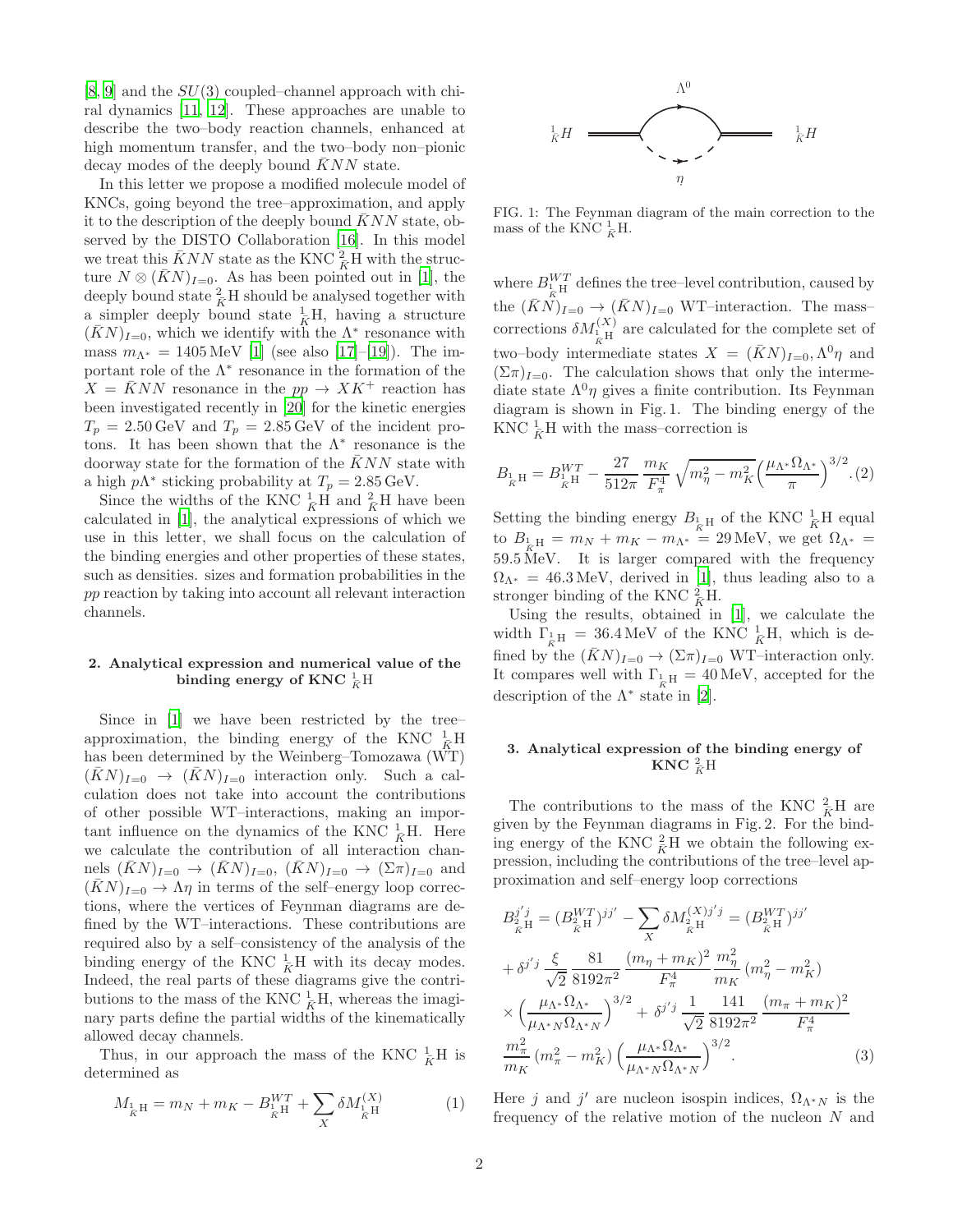

FIG. 2: The Feynman diagrams of the main corrections to the mass of the KNC  $\frac{2}{\bar{K}}H$ .

the pair KN,  $\mu_{\Lambda^*}$  and  $\mu_{\Lambda^*N}$  are the reduced masses of the  $(\bar{K}N$  and  $N(\bar{K}N)$  systems, respectively, and  $\xi =$  $4m_N/(m_{\eta} + m_K + 4m_N).$ 

The binding energy  $(B_{\substack{X \ R}}^{WT})^{jj'}$  is calculated in the tree–approximation and determined by the  $(KN)_{I=0} \rightarrow$  $(KN)_{I=0}$  and  $(KN)_{I=1} \rightarrow (KN)_{I=1}$  WT–interactions. The contribution of the WT–interaction with isospin  $I = 1$  is caused by the NN exchange interaction. The second and the third terms in Eq.[\(3\)](#page-1-0) are the mass–corrections, induced by the effective  $NN\bar{K} \rightarrow$  $N\Lambda^0\eta, N(\Sigma \pi)_{I=0}, N(\Sigma \pi)_{I=1}$  and  $NN\bar{K} \to N\Lambda^0\pi$  interactions, respectively, which correspond to the intermediate  $X = N\Lambda^{0}\eta, N(\Sigma \pi)_{I=0}, N(\Sigma \pi)_{I=1}$  and  $N\Lambda^{0}\pi$  states in the  ${}_{\tilde{K}}^2 H \rightarrow X \rightarrow {}_{\tilde{K}}^2 H$  transition. The coupling constants of these interactions are calculated by using chiral Lagrangians. The contributions of the  $NN\bar{K} \rightarrow$  $N(\Sigma \pi)_{I=1}$  and  $NN\bar{K} \to N\Lambda^0 \pi$  interactions appear due to the NN exchange interaction.

## 4. Numerical values of binding energy, width and density of KNC  $^2_{\bar{K}}$ H

For the large binding energy of the KNC  $_{\bar{K}}^2$ H, measured by the DISTO Collaboration [\[16\]](#page-3-11), the pionic decay modes  $N\Sigma\pi$  are suppressed due to a very small phase volume of the final state. As a result the non–pionic decay modes  ${}^2_KH \to N\Lambda^0$  and  ${}^2_KH \to N\Sigma$  are allowed only. The partial widths of the non–pionic decay modes have been calculated in [\[1](#page-3-1)]. Using these results, Eq.[\(3\)](#page-1-0), and the frequency  $\Omega_{\Lambda^*} = 59.5 \,\text{MeV}$ , fixed from the binding energy of the KNC  $\frac{1}{\bar{K}}H$ , we obtain the binding energy  $B_{\frac{2}{K}H} = (74.5)_{WT} + (+54.5)_{N\Lambda^{0}\eta} + (-12.0)_{N(\Sigma+\Lambda^{0})\pi} =$ 118 MeV and the width  $\Gamma_{2H} = (97)_{N\Lambda^0} + (45)_{N\Sigma} =$ 142 MeV. They are calculated for the frequency  $\Omega_{\Lambda^*N} =$ 105.0 MeV, providing an optimal ratio  $B_{\tilde{\kappa}^H} / \Gamma_{\tilde{\kappa}^H} = 0.83$ in comparison with the experimental one  $B_{\hat{\chi}_{\text{H}}\text{H}}^{\text{(exp)}}/\Gamma_{\hat{\chi}_{\text{H}}\text{H}}^{\text{(exp)}} =$  $0.87(11)$  [\[16\]](#page-3-11).

In addition these frequencies define the high density of the KNC  $\frac{2}{\bar{K}}H$  equal to

$$
n_{\frac{2}{K}\mathcal{H}}(0) = \frac{1}{\pi^{3/2}} \frac{(\mu_{\Lambda^*} + \mu_{\Lambda^* N})^3}{\left(\frac{\mu_{\Lambda^*}}{\Omega_{\Lambda^*}} + \frac{\mu_{\Lambda^* N}}{\Omega_{\Lambda^* N}}\right)^{3/2}} = 2.71 n_0,
$$
 (4)

which agrees well with the density  $n_{\bar{K}NN}(0) \sim 3 n_0$ , es-timated in [\[16\]](#page-3-11), where  $n_0 = 0.17$  fm<sup>-3</sup> is the normal nuclear density. The root mean square (rms) radius of the KNC  ${}_{\tilde{K}}^2$ H is  $R_{\tilde{K}_{\tilde{K}}H} = 0.89$  fm and thus is direct evidence for the compactness of the deeply bound KNC  $_R^2$ H. As we show below the value of the rms  $R_{2\rm g\,H} = 0.89\,\rm fm$  agrees well with the high  $\Lambda^* p$  sticking probability, observed in the pp reaction at 2.85 GeV kinetic energy of the inci-dent protons [\[20\]](#page-3-15). For the KNC  $\frac{1}{K}$ H we get a low density  $n_{\frac{1}{\kappa}H}(0) = (\mu_{\Lambda^*} \Omega_{\Lambda^*}/\pi)^{3/2} = 0.37 n_0$  and a large rms radius  $R_{\frac{1}{\bar{K}}H} = 1.74 \,\text{fm}$ .

The results, obtained in the molecule model, are summarised in Table I and compared with the experimental data by the DISTO Collaboration, which are well reproduced. In addition the widths of all partial decay modes  ${}_{\bar{K}}^{2}H \rightarrow N\Lambda^{0}, N\Sigma^{+}$  and  $N\Sigma^{0}$  are predicted.

|                                              | Molecule model DISTO |                      |
|----------------------------------------------|----------------------|----------------------|
| $(\Omega_{\Lambda^*}, \Omega_{\Lambda^* N})$ | (59.5, 105.0)        |                      |
| $B_{\frac{1}{\bar{K}}\mathrm{H}}$            | 29.0                 |                      |
| $\overline{H}$                               | 36.4                 |                      |
| $n_{\frac{1}{\bar{K}}H}(0)$                  | $\overline{0}.37n_0$ |                      |
| $B_{2,H}$                                    | 118                  | $\overline{1}03(6)$  |
| $\Gamma(\frac{2}{K}H \to N\Lambda^0)$        | 97                   |                      |
| $\Gamma(\frac{2}{K}H \to N\Sigma^0)$         | 15                   |                      |
| $\Gamma(\frac{2}{\bar{K}}H \to N\Sigma^+$    | 30                   |                      |
| $\Gamma_{\frac{2}{\bar{K}}H}$                | 142                  | $\overline{118}(13)$ |
| $n_{\frac{2}{\bar{K}}H}(0)$                  | $2.71n_0$            | $\sim 3 n_0$         |

TABLE I: The binding energies and widths of the KNC  $\frac{1}{K}H$ and  ${}^2_{\bar{K}}H$ , measured in MeV, and their densities in terms of the normal nuclear density  $n_0 = 0.17$  fm<sup>-3</sup>.

### 5. Concluding discussion

The large total width of the KNC  $^2_{\overline{K}}H$ , such as calculated above and observed in [\[16](#page-3-11)], is a strong indication of the compactness of the  $\bar{K}NN$  system as was pointed out already in [\[16](#page-3-11)]. Thus, one can assert that a large width  $\Gamma_{\frac{2}{K}H} = 142 \text{ MeV}$  of the KNC  $\frac{2}{K}H$  is fully caused by its large density  $n_{\tilde{K}}(0) = 2.71 n_0$  [\[16\]](#page-3-11). In turn, the width  $\Gamma_{\frac{1}{K}H} = 36.4 \text{ MeV of the KNC } \frac{1}{K}H$ , which is smaller compared with the width of the KNC  $^2_{\overline{K}}H$ , should imply a smaller density. This agrees qualitatively with the value  $n_{\frac{1}{\bar{K}}\text{H}}(0) = 0.37 n_0.$ 

The main contributions to the binding energy of the KNC  ${}_{\overline{K}}^2$ H come from the  $(\overline{K}N)_{I=0} \rightarrow (\overline{K}N)_{I=0}$  and  $(KN)_{I=1} \rightarrow (KN)_{I=1}$  WT–interactions and the effective  $NN\bar{K} \rightarrow N\Lambda^{0}\eta$  interaction, the coupling constant of which has the same strength as the  $(KN)_{I=0} \rightarrow$  $(KN)_{I=0}$  WT–interaction.

For a confirmation of the compactness of the KNC  $^2_{\bar{K}}\mathrm{H}$